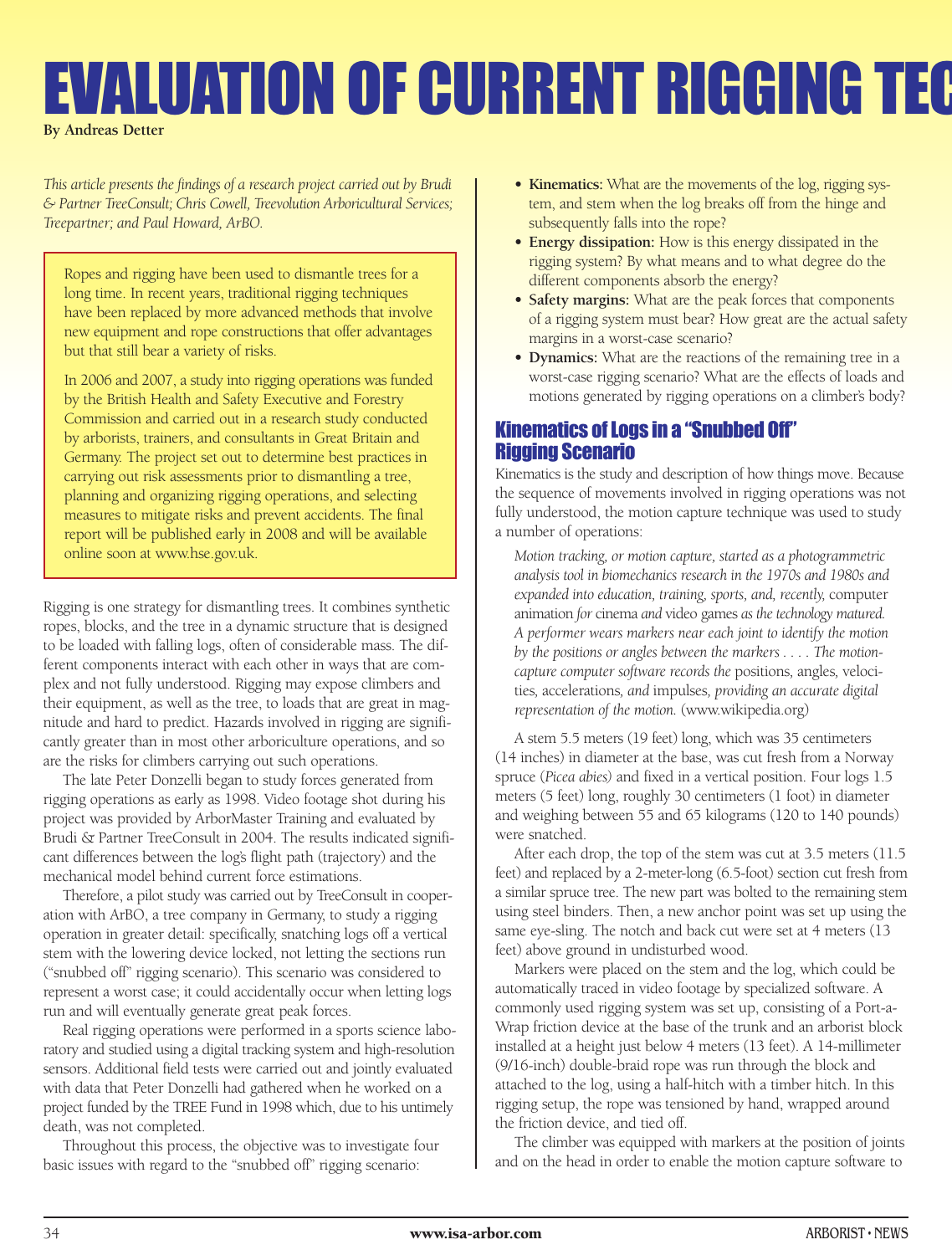# **EXHIQUES USED TO DISMANTLE TREES**

create a "matchstick man." To monitor the stem's reaction during the dismantling operation more precisely, high-resolution strain gauges were placed on the stem. When under load, the stem would bend, causing its marginal fibers to be stretched or be compressed, respectively, on opposite sides. Strain gauges are able to record fiber elongation at an accuracy of 1/1000 millimeter. Such gauges are also used in pulling tests to evaluate structural defects in living trees, such as the Elasto-Inclinomethod or Statics Integrated Method (Sinn and Wessolly 1989; Brudi 2002).

**Figure 1.** *Stem and rigging set-up.* **Markers placed on the tree and the rigging system to track different motions (from top to bottom): the flight curve of the log, displacement and eventual slippage at the rigging point, deflection of the trunk, stretch in the rigging line.** 

**In the background, the red LED light at one of the eight high-speed cameras used to record the kinematics is visible.**





**Figure 2.** *Tracking the motion of the climber.* **Two strain gauges (Elastometers; red arrows) measure stretch in marginal fibers if the stem bends under load (pulling it to the right in this picture).** 

**The base of the stem was fixed to wooden beams with a framework of steel binders. The top of the trunk was able to move freely, and its flexibility was measured in pull tests prior to the drop tests.**

Four drop tests were recorded—two using a conventional notch (the bottom cut running horizon-



tally) and two with a Humboldt notch (the bottom cut inclined downward), both with a 45-degree mouth. Position and depth of the back cut were kept constant, in order to produce comparable hinges. The positions of all markers and of the log's center of gravity were tracked throughout the entire dropping sequence. They could be displayed by specialized software in 3D, after processing and filtering the raw data.

The four drop tests revealed a distinct flight curve that was similar for all logs in this test series. The log's center of gravity followed a trajectory that was generated from

- increasing lean, as the log pivots over the hinge;
- forward thrust and rotation generated as the log jumps off the notch;
- acceleration due to gravity; and
- the force of the rigging line pulling on the log.

The centroid flight path can be broken down into five successive phases, which were partially described in *The Art and Science of Practical Rigging* (Donzelli and Lilly 2001):

- 1. As the climber pushes the log or a ground worker pulls on the tagline, the log pivots over the hinge, while the fibers in the hinge bend and the notch gradually closes. On slender stems, stem deflection may occur as the weight of the leaning log pushes back against the hinge.
- 2. After the hinge is broken, and the notch is fully closed, the log jumps away from the stem and starts an increasingly vertical fall (similar to the "ballistic curve" of a falling throwbag).

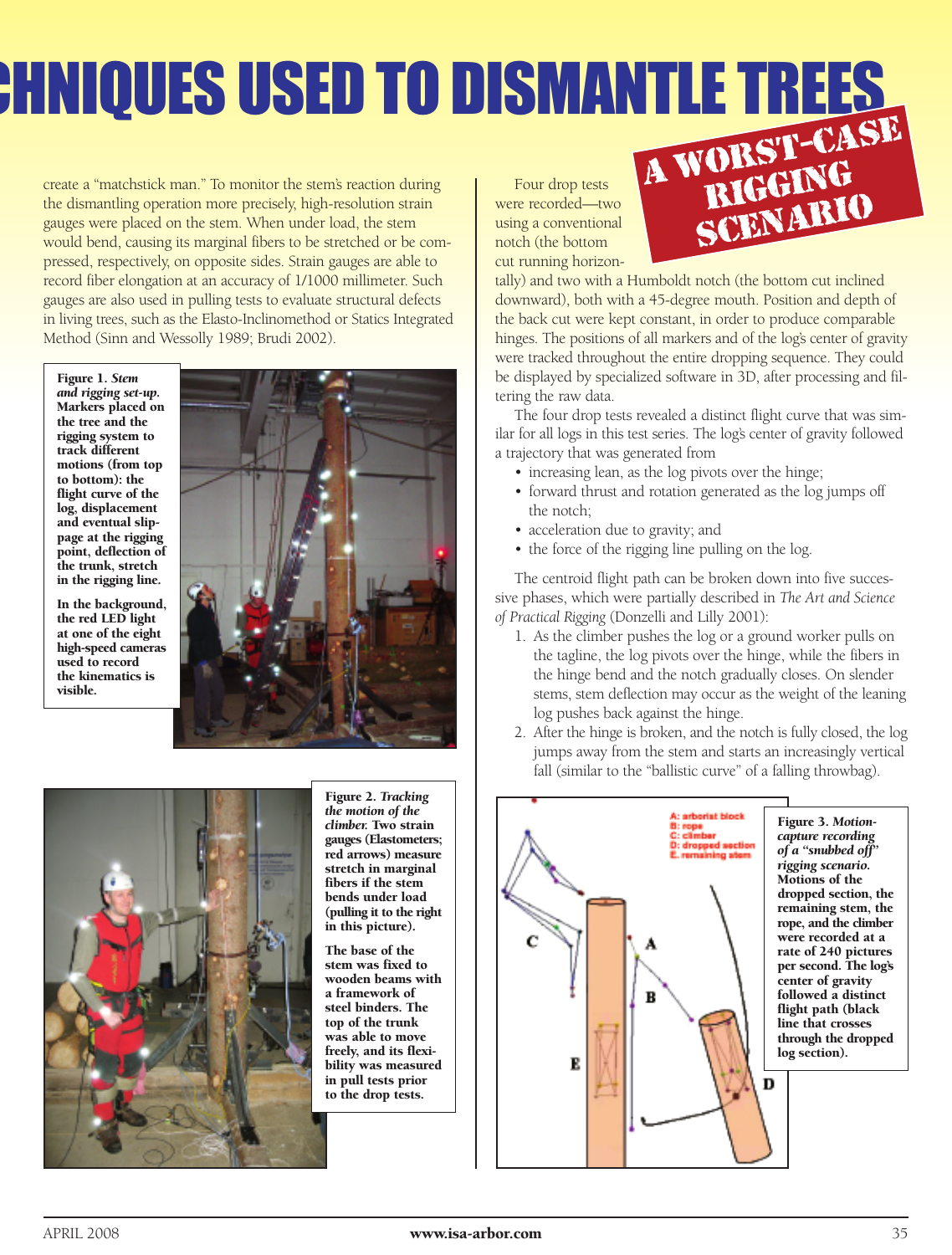- 3. As the log is being stopped by the rope, the flight path's direction is diverted back toward the stem. At the same time, the stem is being pulled forward, and the block slides down the trunk until the anchor sling grips tightly. The distance of fall is increased by the tightening of knots, cordage extension, and slippage (occurs as a length of rope is pulled through the supplementary hitch at the log—often a halfhitch—and out of the wraps on the locked friction device).
- 4. The peak force in the rope occurs at the instant illustrated in Figure 3, when rope stretch and deceleration of the log both are at maximum. Peak deceleration (a rapid change in speed) generates a peak force—the same force that pushes you forward if you slam on a car's brakes.
- 5. After the peak force occurs, the stem sways backward while the log swings toward the stem and finally hits it. Amplifying oscillations may occur that compromise the climber's safety, followed by a period of settling down.

Only slight differences were observed between logs' flight curves for the two types of notches. When the Humboldt notch was used, the horizontal displacement of the log was slightly greater than with a conventional notch.

These observations also match the results of close-up video recordings of two breaking hinges, which were recorded at 2,500 pictures per second. One log, 1.5 meters (5 feet) long was cut off the undisturbed stem using a 45-degree conventional notch; a second log of the same length was cut using a 45-degree Humboldt notch. Both sections were pulled off using a tagline and dropped without a rigging system ("free-falled"). The breaking hinge was

**Figure 4.** *Example of kinematics in a "snubbed-off" rigging scenario.* **The red dots indicate the position of the log's center of gravity at 42-millisecond (0.042-second) intervals, which is a common shutter rate of standard film (24 pictures per second).**

**While the log slowly pivots over the hinge, the notch closes until the log breaks free. During freefall, speed increases (indicated by larger distances between two subsequent red dots).** 

**As soon as the rope takes up load, it diverts the direction of the log's fall. At the same time, the block is being pulled down (blue lines) while the trunk bends under the load (pink rhombus indicating the position of the cut).**

**After the peak force occurs (indicated by the bright green dot), the stem sways back as the tension in the line is partially released (green lines).**



filmed in a small section of the stem. The log and the remaining stem were each equipped with two round markers with black-and-white sections to enable tracking their movements (Figure 5).

In this example, the conventional notch seemed to generate less forward thrust, and the log rotated more quickly. When using a Humboldt notch, the log jumped off in a horizontal direction at greater speed after separating from the hinge (red arrows in Figure 5). While some arborists confirm this result, others have reported the opposite. The kinematic observations may have been affected to some extent by specific wood fiber properties in spruce trees and may not be suitable to derive a general rule. Therefore, further tests would be required to verify the findings in the future.



**Figure 5. Conventional (top) and Humboldt notch (bottom) 36, 72, and 120 milliseconds after the hinge is fully severed (red arrows point along former fiber connections)**

Similar trajectories for logs were plotted from later field tests, even though a 70-degree, open-face notch was used then. Twenty-three sections of varying dimensions were snubbed off, yet the motions tracked in video footage remained similar. Considerable differences occurred when branches and leaves were left on the falling section. This appeared to be a result of the greater aerodynamic drag on the upper parts of such sections, which reduced the speed of rotation. It caused the section to glide downward in a more or less horizontal position before it rotated more quickly when the rope tension increased to peak load, unlike the logs that quickly tipped over after jumping off from the notch.

In field tests, forces reached their maximum when the two legs of the lowering line formed angles between 32 and 42 degrees at the block. Because, at that instant, the lead of the rope is not running parallel to its fall, the line force is not doubled at the anchor point. If peak forces in lead and fall act on the block at a mean angle of 37 degrees and if friction in the block is taken into account (friction effort was assumed to be at least 10 percent), line forces will generate a reaction force at the block that is roughly 1.8 times the force in the lead (instead of twice the line force). This reaction force acts on the anchor point at an angle of roughly 20 degrees (Figure 6).